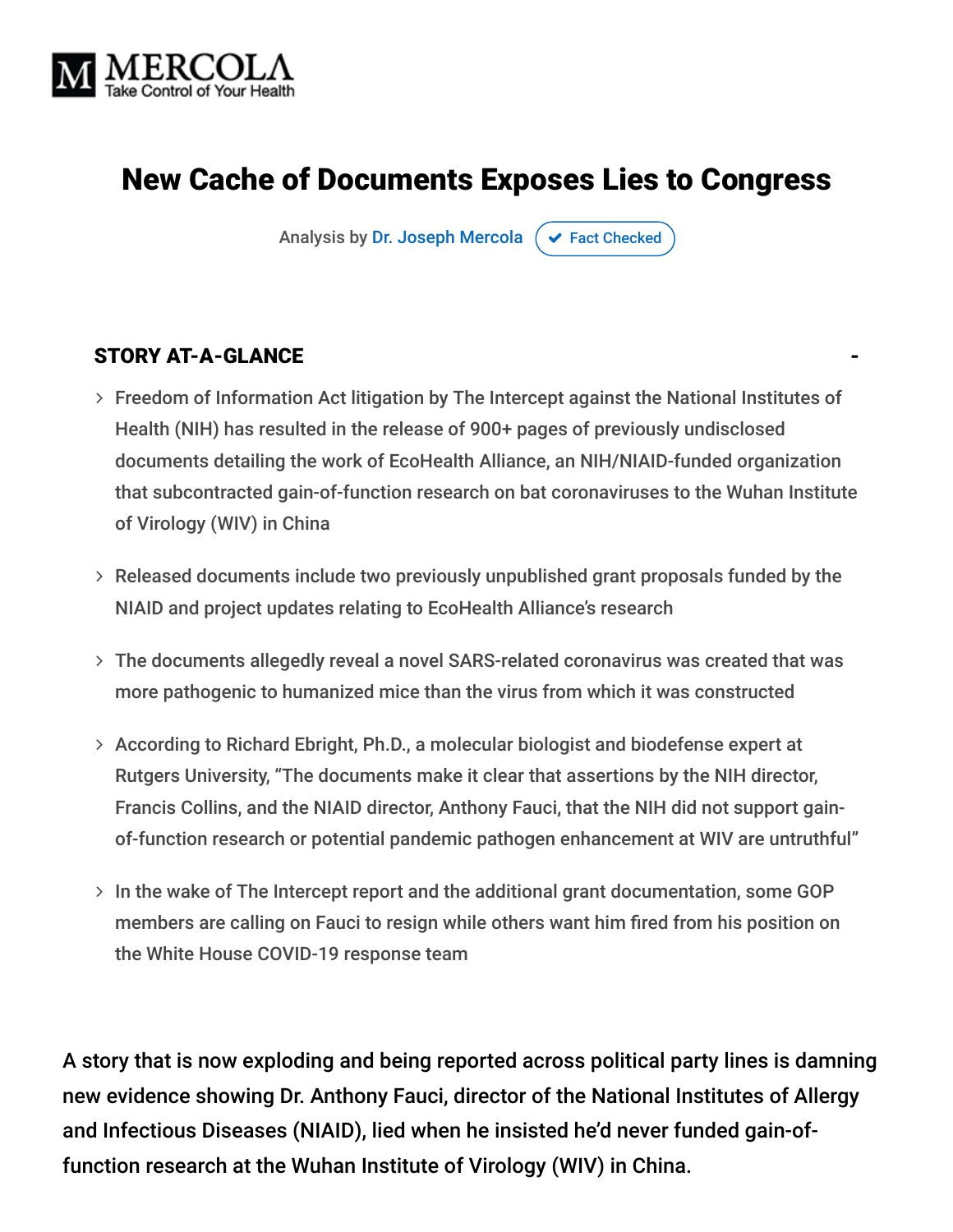Ongoing Freedom of Information Act (FOIA) litigation by The Intercept against the National Institutes of Health (NIH) has resulted in the release of 900+ pages of previously undisclosed documents detailing the work of EcoHealth Alliance, an NIH/NIAID-funded organization that subcontracted gain-of-function (GoF) research on bat coronaviruses to the WIV.

#### Grant Proposals Shed Light on GoF Coronavirus Research

As reported by The Intercept, September 6, 2021:1

*"The trove of documents includes two previously unpublished grant proposals that were funded by the National Institute of Allergy and Infectious Diseases, as well as project updates relating to EcoHealth Alliance's research, which has been scrutinized amid increased interest in the origins of the pandemic …*

*'This is a road map to the high-risk research that could have led to the current pandemic,' said Gary Ruskin, executive director of U.S. Right To Know, a group that has been investigating the origins of Covid-19.*

*One of the grants, titled 'Understanding the Risk of Bat Coronavirus* Emergence,'<sup>2</sup> outlines an ambitious effort led by EcoHealth Alliance President *Peter Daszak to screen thousands of bat samples for novel coronaviruses. The research also involved screening people who work with live animals.*

*The documents contain several critical details about the research in Wuhan, including the fact that key experimental work with humanized mice was conducted at a biosafety level 3 lab at Wuhan University Center for Animal Experiment — and not at the Wuhan Institute of Virology, as was previously assumed.*

*The documents raise additional questions about the theory that the pandemic may have begun in a lab accident, an idea that Daszak has aggressively dismissed."*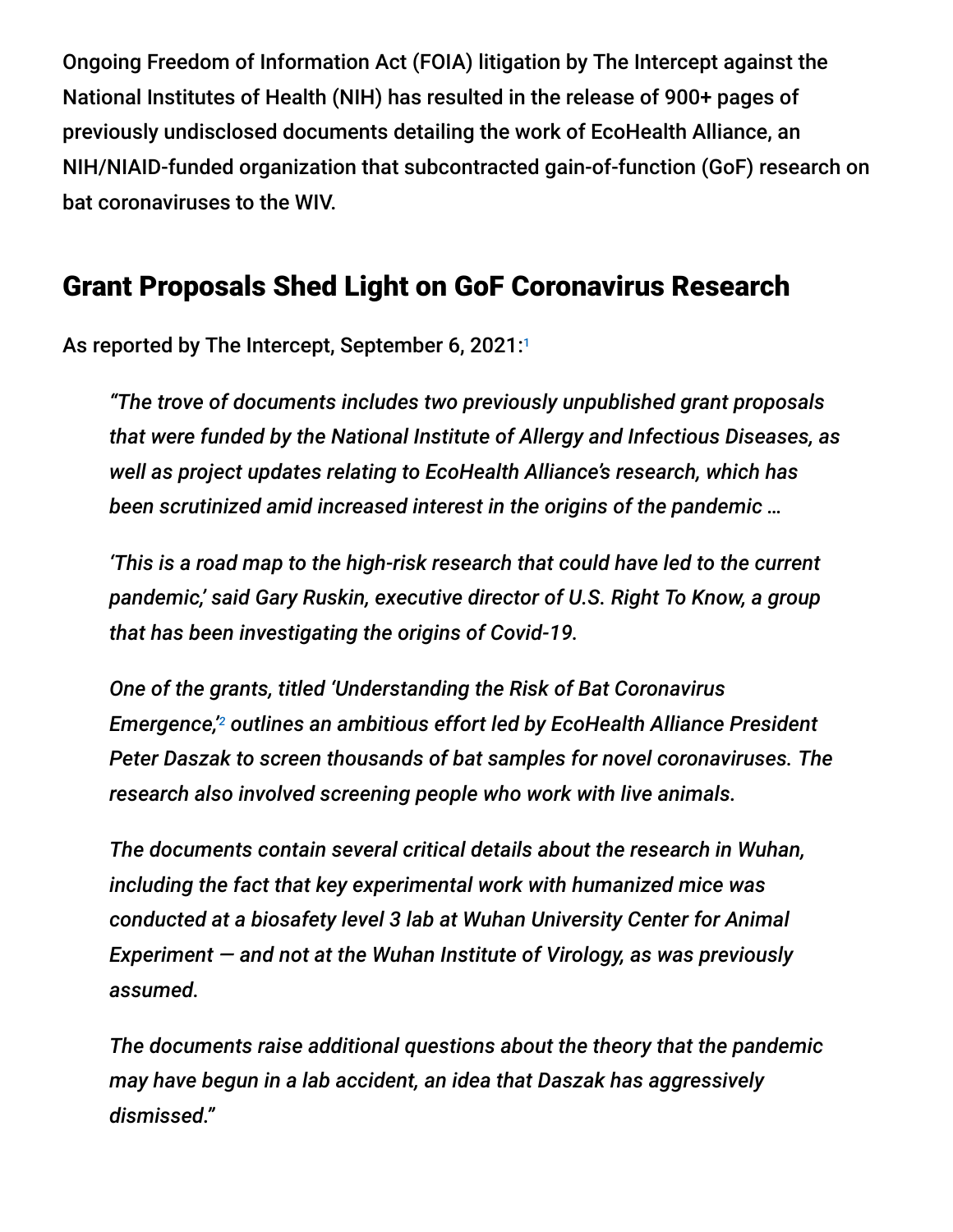The "Understanding the Risk of Bat Coronavirus Emergence" grant $^{\circ}$  was originally awarded in 2014 for a five-year period lasting until 2019. The second grant, "Understanding Risk of Zoonotic Virus Emergency in Emerging Infectious Disease Hotspots of Southeast Asia,"<sup>4</sup> was awarded in August 2020 and is ongoing through 2025.

### NIAID Circumvented US Moratorium on GoF Research

In October 2014, a U.S. moratorium on federal funding of GoF research "that may be reasonably anticipated to confer attributes to influenza, Mers, or Sars viruses such that the virus would have enhanced pathogenicity and/or transmissibility in mammals via the respiratory route," took effect. 5,6

The ban came on the heels of high-profile lab mishaps at the CDC and controversial experiments in which the bird flu virus was engineered to become more lethal and contagious between ferrets.

However, the NIH/NIAID did not put a stop to the EcoHealth Alliance's research subcontracted to the WIV. They allowed the research to proceed, despite the moratorium, ostensibly because it was initiated before the federal funding pause was put in place.

The decision was criticized by Simon Wain-Hobson, a virologist at Pasteur Institute in Paris, who pointed out that "If the [new] virus escaped, nobody could predict the trajectory."<sup>7</sup> The moratorium was officially lifted at the end of December 2017. $^{\circ}$ 

Curiously, while the moratorium was a direct order by President Obama, when the moratorium was lifted at the end of 2017, it was done so by the NIH and NIAID, without explanation or public debate. Fauci reportedly didn't even discuss it with his boss, health secretary Alex Azar. Azar found out the moratorium had been lifted through reading media reports three years later, in 2021. 9

After the moratorium was lifted in 2017, a special review board, the Potential Pandemic Pathogens Control and Oversight (the P3CO Review Framework), was created within the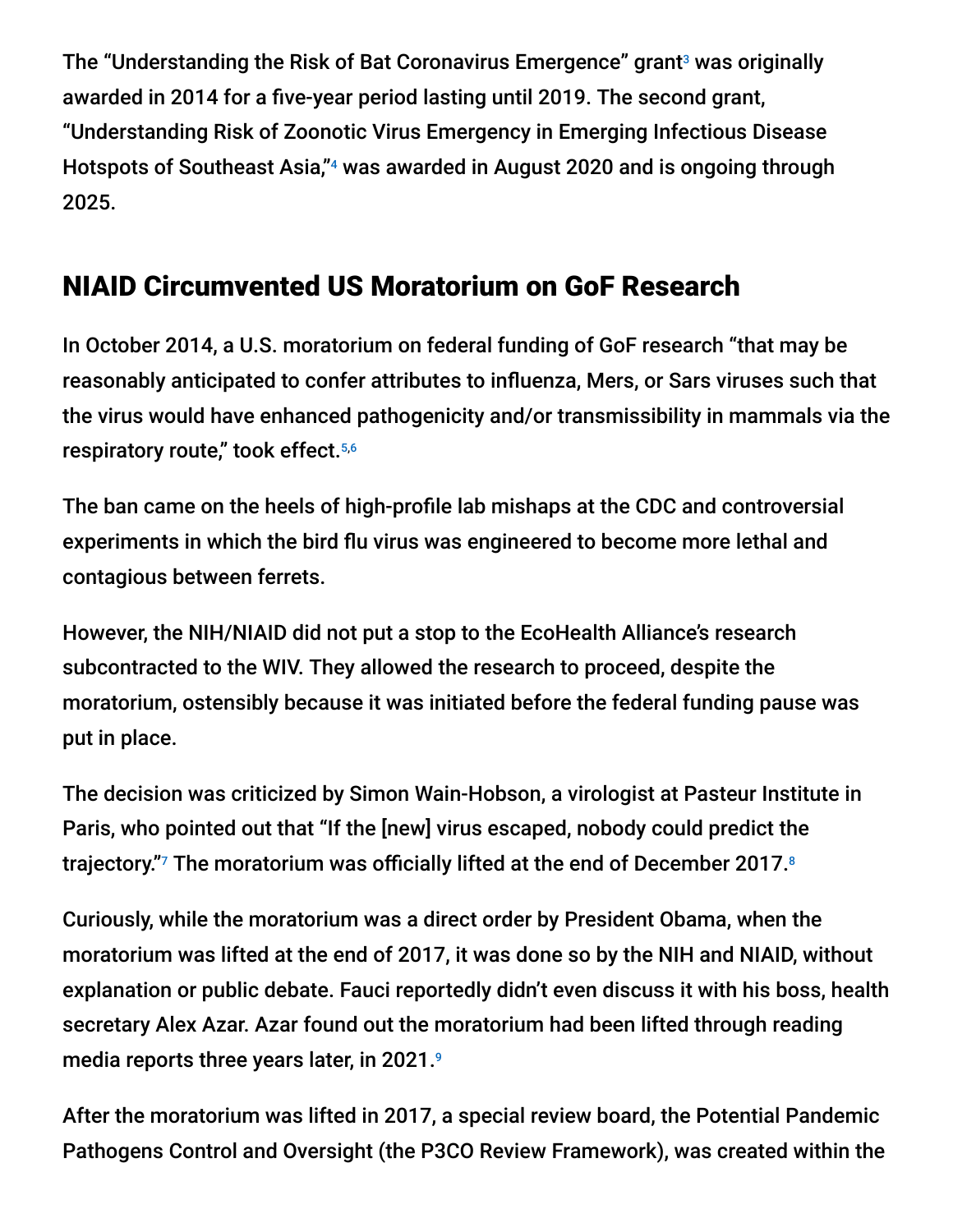Department of Human Health Services (DHHS) to evaluate whether grants involving dangerous pathogens are worth the risks. The review board is also responsible for ensuring proper safeguards are in place for approved research. 10

According to Richard Ebright, Ph.D., a molecular biologist and biodefence expert at Rutgers University, an NIH grant for research involving the modification of bat coronaviruses at the WIV was sneaked through because the NIAID didn't flag it for review. 11

In other words, the WIV received federal funding from the NIAID without the research first receiving a green-light from the HHS review board. The NIAID apparently used a convenient loophole in the review framework. As it turns out, it's the funding agency's responsibility to flag potential gain-of-function research for review. If it doesn't, the review board has no knowledge of it.

According to Ebright, the NIAID and NIH have "systemically thwarted — indeed systematically nullified — the HHS P3CO Framework by declining to flag and forward proposals for review." 12

### Identifying, Altering Coronaviruses Likely to Infect Humans

As reported by The Intercept, under the "Understanding the Risk of Bat Coronavirus Emergence" grant,<sup>13</sup> EcoHealth Alliance received a total of \$3.1 million, \$599,000 of which went to the WIV to identify and alter bat coronaviruses suspected of being able to infect humans.

**<sup>66</sup>** The materials ... reveal for the first time that one of the resulting novel laboratory-generated SARS**the resulting novel, laboratory-generated SARSrelated coronaviruses — one not been previously disclosed publicly — was more pathogenic to humanized mice than the starting virus from which it was constructed … and thus not only was reasonably**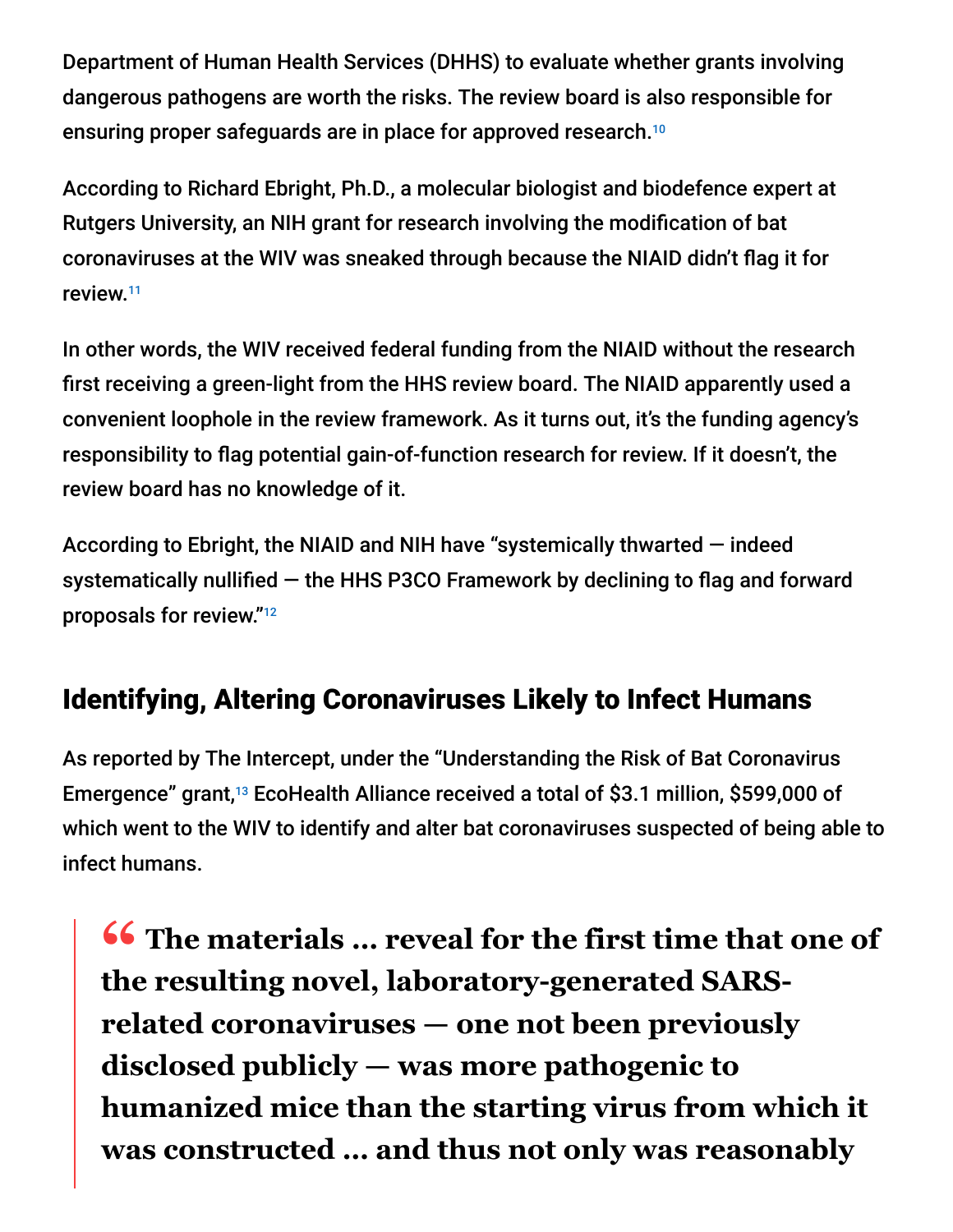# **anticipated to exhibit enhanced pathogenicity, but, indeed, was demonstrated to exhibit enhanced pathogenicity. ~ Dr. Richard Ebright, Ph.D."**

Long before the COVID-19 outbreak, scientists had expressed concerns about these kinds of experiments, as researchers may end up creating the very thing they fear the most. The grant in question actually acknowledged such concerns, stating that:

*"Fieldwork involves the highest risk of exposure to SARS or other CoVs, while working in caves with high bat density overhead and the potential for fecal dust to be inhaled."*

The Intercept quotes molecular biologist Alina Chan, who insists the grant document shows Daszak has every reason to take the lab-leak theory seriously.

*"In this proposal, they actually point out that they know how risky this work is,"* she told The Intercept. *"They keep talking about people potentially getting* 14 *bitten — and they kept records of everyone who got bitten. Does EcoHealth have those records? And if not, how can they possibly rule out a research-related accident?"*

#### Pandemic Pathogen Enhancement Took Place

The Intercept also contacted Ebright to get his take on the new grant documents and what they tell us about the creation of novel viruses in the Wuhan lab: 15

*"'The viruses they constructed were tested for their ability to infect mice that were engineered to display human type receptors on their cell,' Ebright wrote to The Intercept after reviewing the documents. Ebright also said the documents make it clear that two different types of novel coronaviruses were able to infect humanized mice.*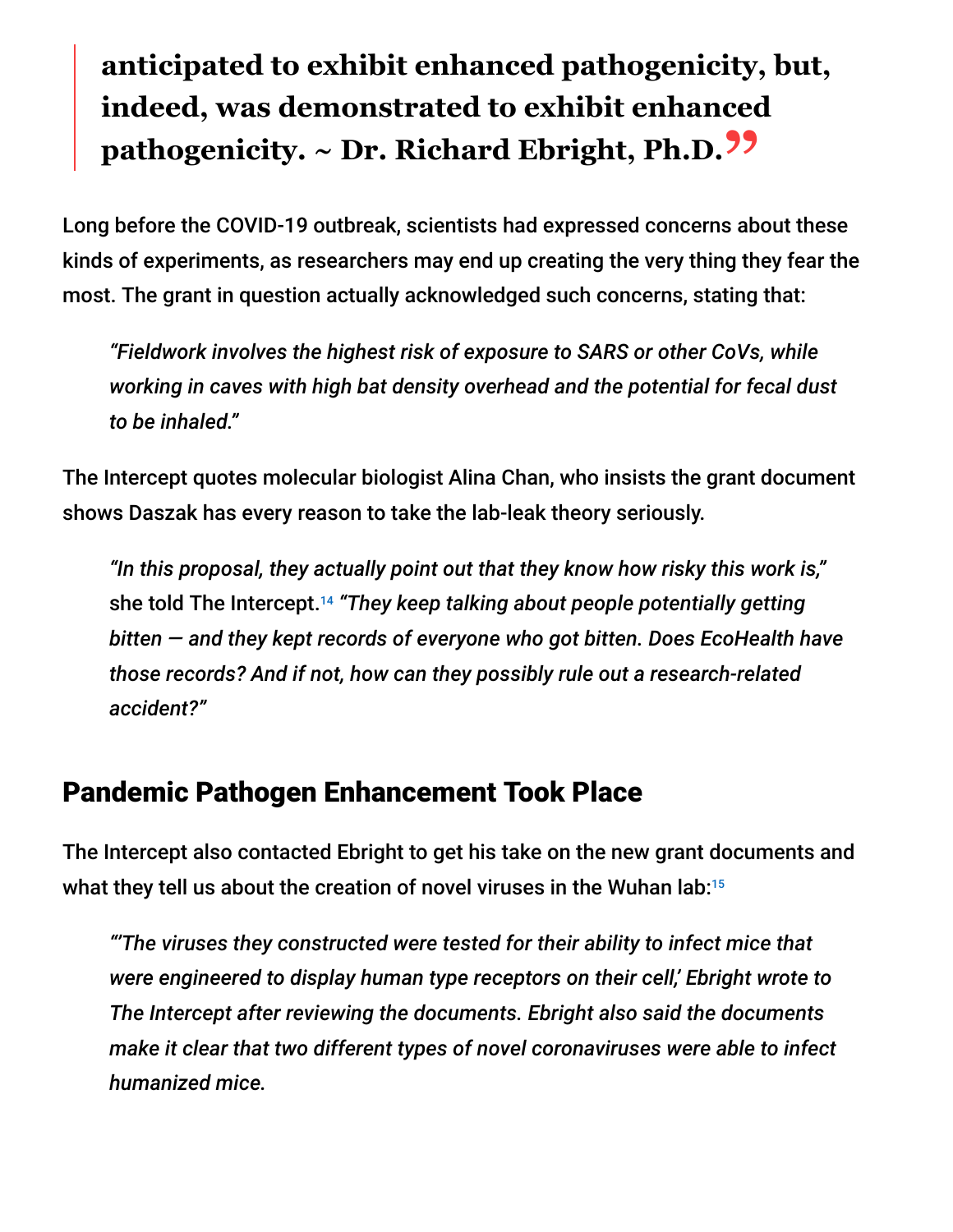*'While they were working on SARS-related coronavirus, they were carrying out a parallel project at the same time on MERS-related coronavirus,' Ebright said, referring to the virus that causes Middle East Respiratory Syndrome."*

In a series of Twitter posts, Ebright went further, stating:<sup>16,17</sup>

*"The materials show that the 2014 and 2019 NIH grants to EcoHealth with subcontracts to WIV funded gain-of-function research as defined in federal policies in effect in 2014-2017 and potential pandemic pathogen enhancement as defined in federal policies in effect in 2017-present.*

*(This had been evident previously from published research papers that credited the 2014 grant and from the publicly available summary of the 2019 grant. But this now can be stated definitively from progress reports of the 2014 grant and the full proposal of the 2017 grant.)*

*The materials confirm the grants supported the construction — in Wuhan — of novel chimeric SARS-related coronaviruses that combined a spike gene from one coronavirus with genetic information from another coronavirus, and confirmed the resulting viruses could infect human cells.*

*The materials reveal that the resulting novel, laboratory-generated SARS-related coronaviruses also could infect mice engineered to display human receptors on cells ('humanized mice').*

*The materials further reveal for the first time that one of the resulting novel, laboratory-generated SARS-related coronaviruses — one not been previously disclosed publicly — was more pathogenic to humanized mice than the starting virus from which it was constructed … and thus not only was reasonably anticipated to exhibit enhanced pathogenicity, but, indeed, was demonstrated to exhibit enhanced pathogenicity.*

*The documents make it clear that assertions by the NIH Director, Francis Collins, and the NIAID Director, Anthony Fauci, that the NIH did not support gain-*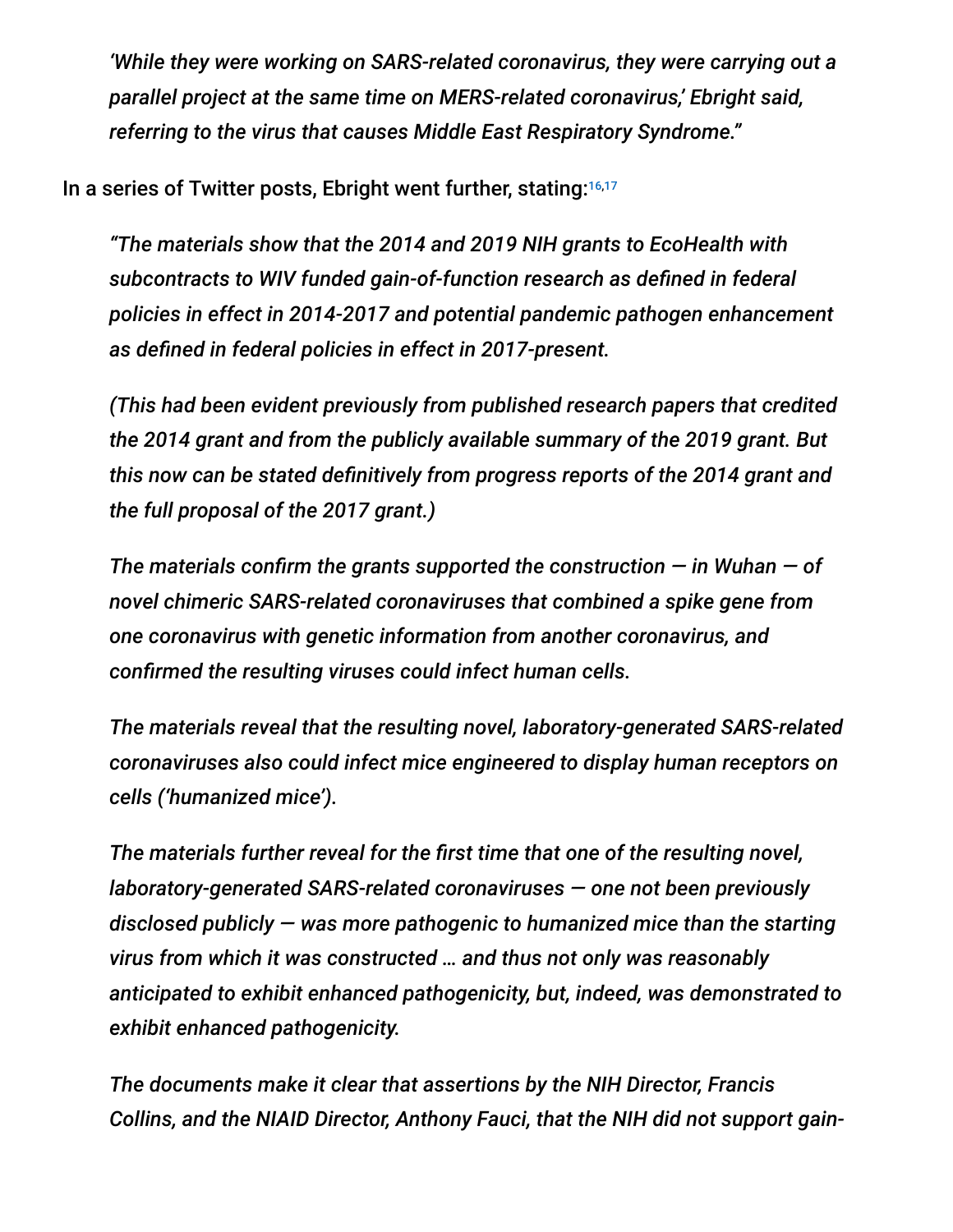*of-function research or potential pandemic pathogen enhancement at WIV are untruthful."*

#### Fauci Called on to Resign

In the wake of The Intercept report and the additional grant documentation, some GOP members are calling on Fauci to resign while others want him fired from his position on the White House COVID-19 response team. 18

U.S. Sen. Rand Paul, R-Ky., has already referred Fauci to the Department of Justice for an investigation for possible perjury charges, relating to his Congressional testimony in May<sup>19</sup> and July<sup>20</sup> 2021, where he vehemently denied ever having funded gain-of-function research.

Paul specifically asked the DOJ to investigate whether Fauci violated 18 U.S. Code §  $1001<sup>21</sup>$  – which makes it a federal crime to make "any materially false, fictitious or fraudulent statement or representation" as part of "any investigation or review" conducted by Congress  $-$  or any other statute.

#### Concerns About Lax Security at the WIV Date Back to 2018

Why does it matter whether the NIH/NIAID funded GoF research at the WIV? Well, as noted by The Hill anchors Ryan Grim, Kim Iversen and Robby Soave in the video above, the public has a right to know how our tax dollars are being used and the right to have a say when it comes to deciding whether risky research that could wipe out humanity should be conducted.

Public officials and researchers themselves are not necessarily the best people to make decisions that involve morals and ethics, and unless curtailed by the public, many will happily engage in dangerous and ethically questionable experiments for the sake of science. But just because something can be done doesn't mean it should be done.

When it comes to GoF research on pathogens, history is replete with examples of deadly diseases escaping from laboratories. A Vox article $^{22}$  written just months before the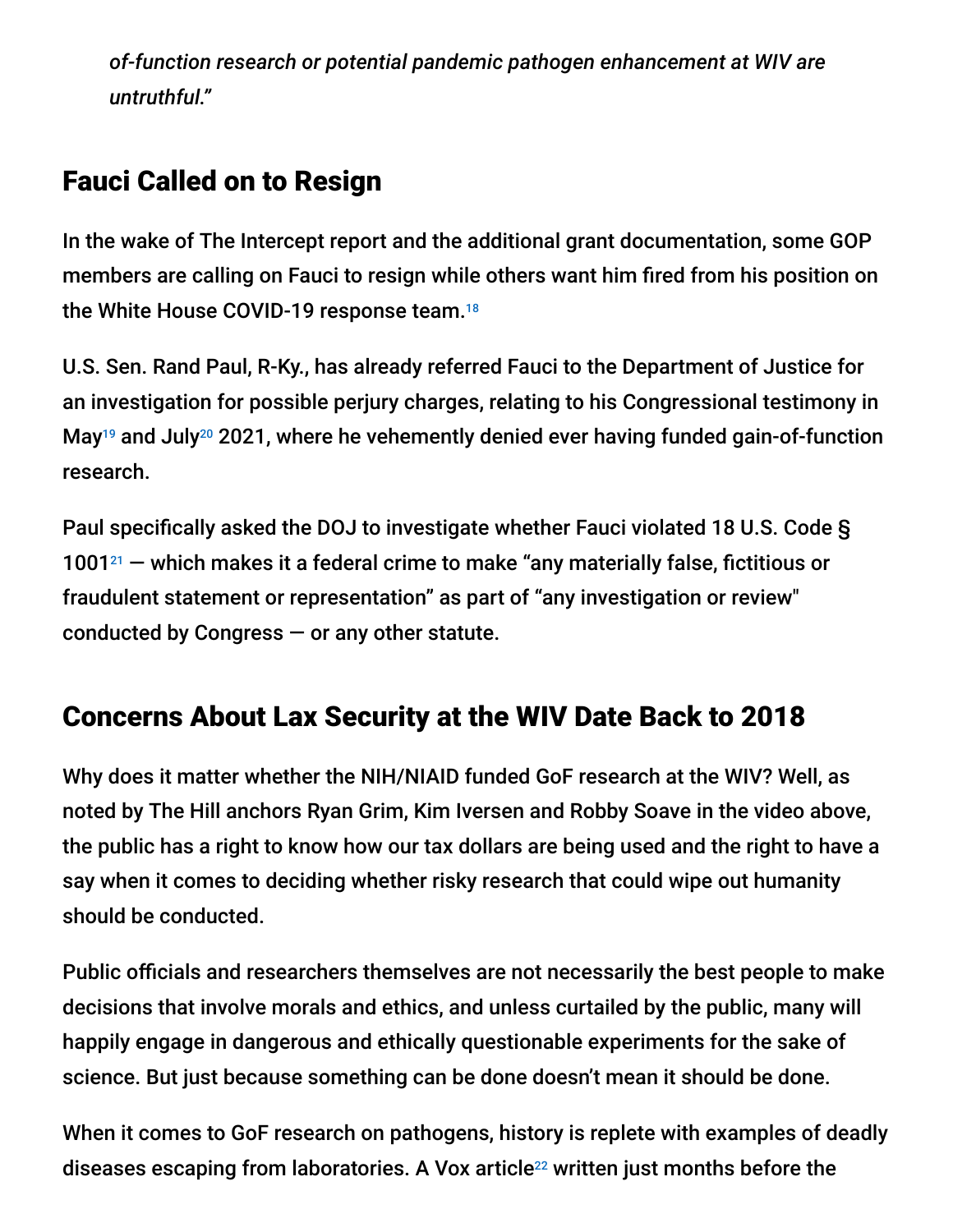SARS-CoV-2 pandemic documents many of them and shows how it has only been luck that they haven't caused a major global pandemic.

Fauci's decision to fund GoF research at the WIV through EcoHealth Alliance is particularly questionable in light of evidence suggesting the WIV was known to have poor safety standards.

#### What Really Happened in Wuhan?

In her book, "What Really Happened in Wuhan: the Cover-Ups, the Conspiracies and the Classified Research," Sharri Markson goes through this evidence. An excerpt from the book was published in The Times, September 4, 2021: 23

*"It's late March 2018 and the U.S. career diplomat Rick Switzer has just flown home to Beijing after a trip to Wuhan. Along with his colleague Jamie Fouss, the U.S. consul-general in Wuhan, he'd led a delegation of American environmental, science, technology and health consular staff to inspect the Wuhan Institute of Virology, where he'd met Shi Zhengli, the 'batwoman.'*

*It was two years before a pandemic would arise from that very city — perhaps even that very laboratory — and he was deeply concerned about what he saw during his visit. The consular official at the US embassy in Beijing tapped out a 'sensitive but unclassified' cable to send back to the State Department.*

*He needed to let Washington know just what was going on inside China's new level-4 biocontainment facility dealing with the world's deadliest and most contagious pathogens. The cable warned of poor safety practices at the laboratory."*

#### Diplomat Warned of Pandemic Risk at Wuhan Lab

Switzer's cable specifically warned that the lab's work on coronaviruses' human transmission potential represented a pandemic risk, were such viruses to escape.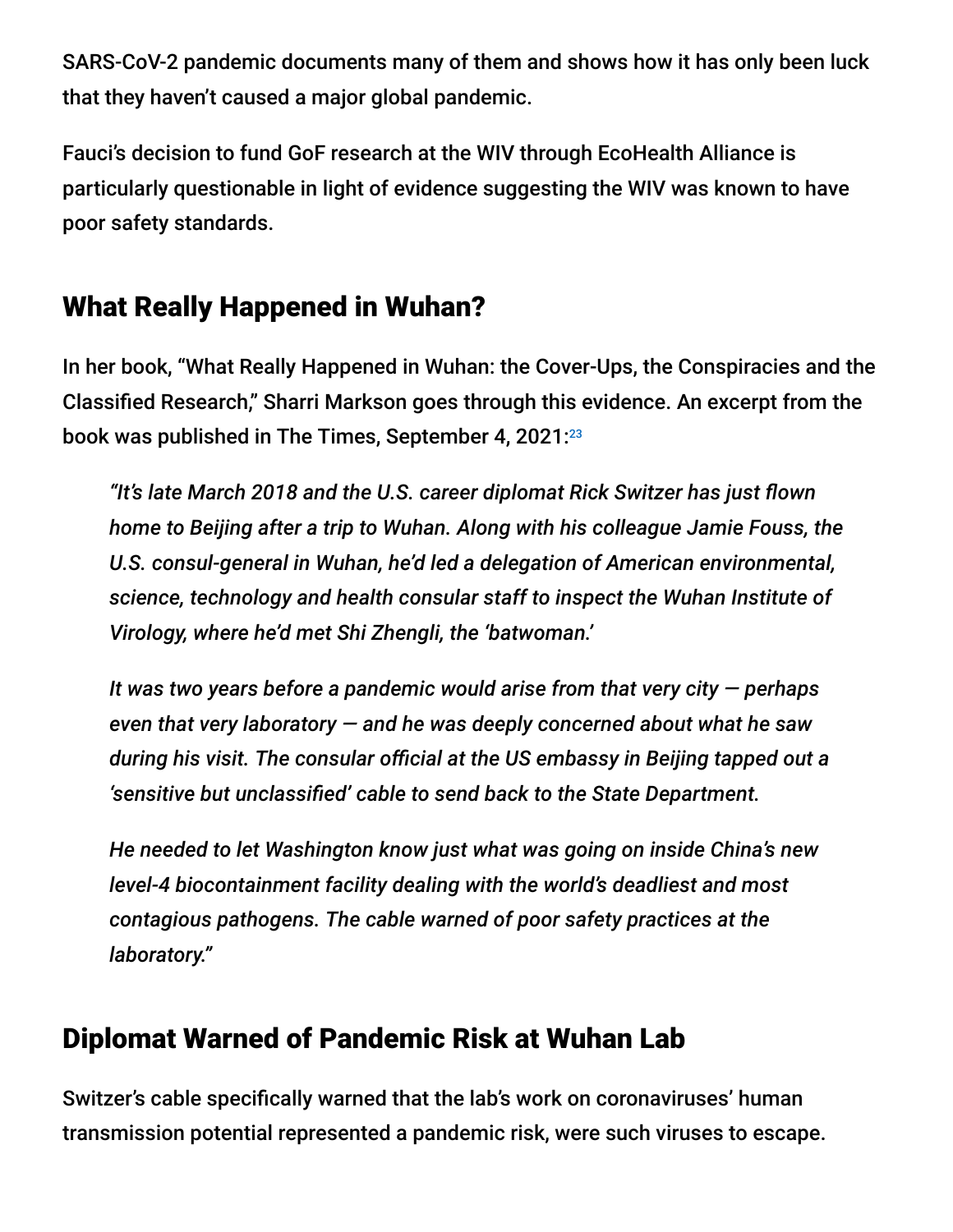Shi Zhengli, director for the Centre for Emerging Infectious Diseases at the WIV, had for years been "trying to determine how coronaviruses gain the ability to skip from one species to another by 'inserting different segments from the human SARS-CoV spike protein into the spike protein of the bat virus,'" Markson writes.

Switzer feared the escape of a pathogen with pandemic potential was quite possible, as the lab was short on appropriately trained technicians and investigators needed for safe operations. Switzer was also concerned about the fact that institute officials were limiting approval for international scientists to conduct work at the lab. Markson writes: 24

*"What made this particularly alarming was the work the laboratory was conducting. Disturbingly, Switzer and Fouss discovered the laboratory was setting up its very own database identifying all deadly viruses with pandemic potential.*

*It would be its own version of a concept called the Global Virome Project (GVP), the cable stated. 'The GVP aims to launch this year as an international collaborative effort to identify within ten years virtually all of the planet's viruses that have pandemic or epidemic potential and the ability to jump to humans,' the cable read.*

*This revelation — of such a database being developed by a laboratory where the U.S. had no oversight — should have been highly alarming. Except it's unclear whether anybody with any level of seniority ever read this cable after it was sent to the State Department and intelligence apparatus in Washington."*

#### NIH Has Been Major Funder of WIV for a Decade

Despite this obvious lack of oversight or insight into the work at the WIV, the NIH has been a major funder of the lab, along with the National Science Foundation of China. Over the past decade, the NIH has funded at least 60 scientific projects at the lab. 25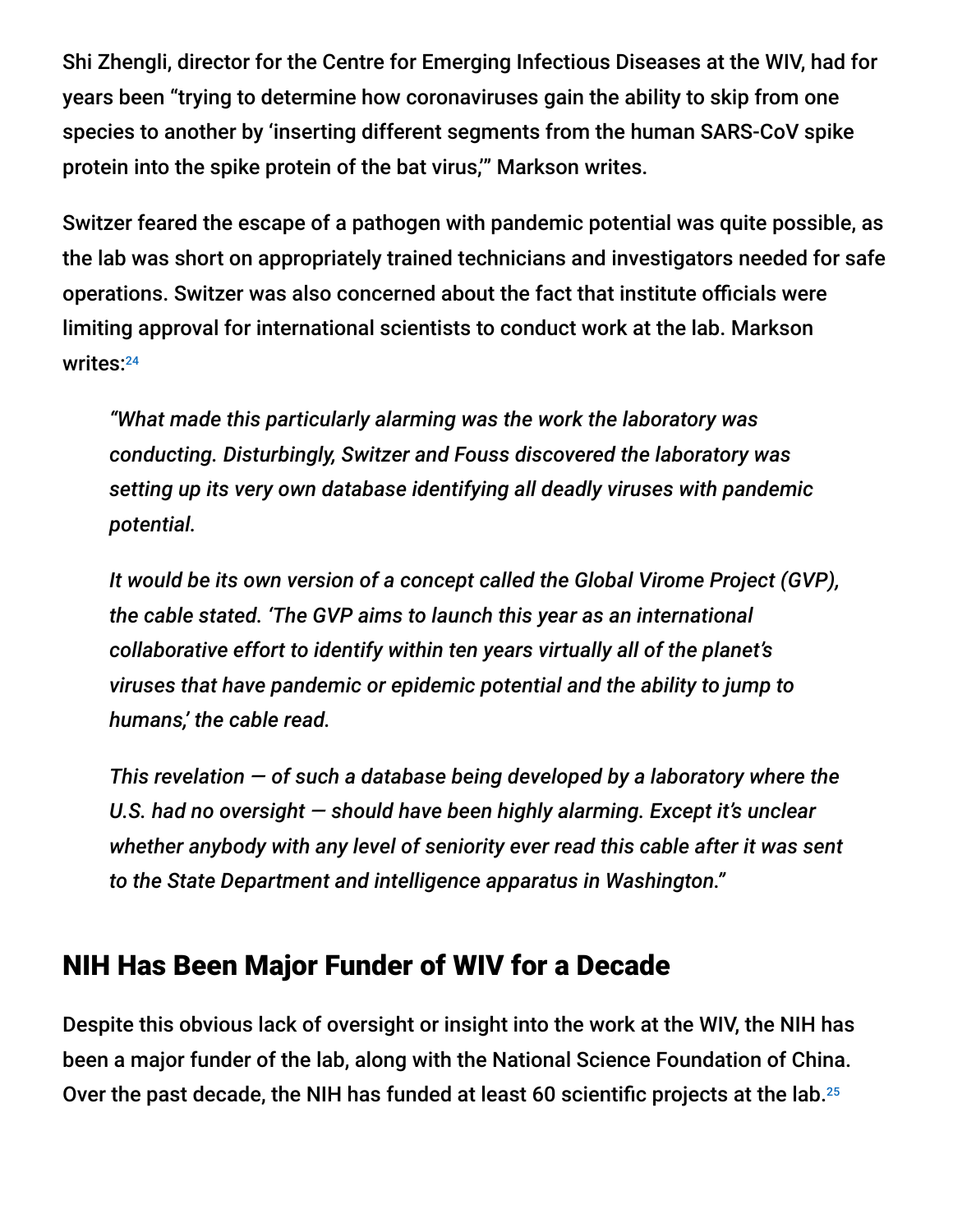Other U.S. agencies have also funded research at the WIV, including USAID, the Department of Health and Human Services, the Department of Defense, the Department of Energy, the China–U.S. Collaborative Program on Emerging and Re-emerging Infectious Diseases, as well as the New York Blood Center, the University of North Carolina and the University of Texas Medical Branch at Galveston. 26

That Fauci and the WIV have a cherished relationship is also suggested by the fact that once Fauci started being questioned about his funding of GoF at the lab, the WIV apparently tried to help out by deleting mentions of its collaboration with the NIAID/NIH and other American research partners from its website. It also deleted descriptions of GoF on the SARS virus. Markson writes:<sup>27</sup>

*"In hindsight we can clearly see that health authorities, the U.S. government and international governments all ignored the warnings from eminent scientists, and allowed the dangerous scientific research to go ahead. The public was never brought into these debates.*

*A pandemic is something that affects all of us — we have lost loved ones, battled serious illness, lost jobs, had our businesses and ways of life destroyed. While the origins of Covid-19 have not yet been established, it's clear this type of research carries grave risks.*

*What was even more terrifying was that not only was the NIH funding gain-offunction research in the U.S. — but it was funding research in China, where it had no oversight and no way of knowing how safe the laboratories were where these risky experiments were taking place."*

Fauci is clearly committed to continuing risky GoF research, seeing how the NIAID, in August 2020, announced a five-year, \$82-million investment in a new global network of Centers for Research in Emerging Infectious Diseases. 28

The EcoHealth Alliance will receive \$7.5 million<sup>29</sup> from this grant, and planned research will include GoF-type experiments that the NIAID says<sup>30</sup> will "determine what genetic or other changes make [animal] pathogens capable of infecting humans." In other words,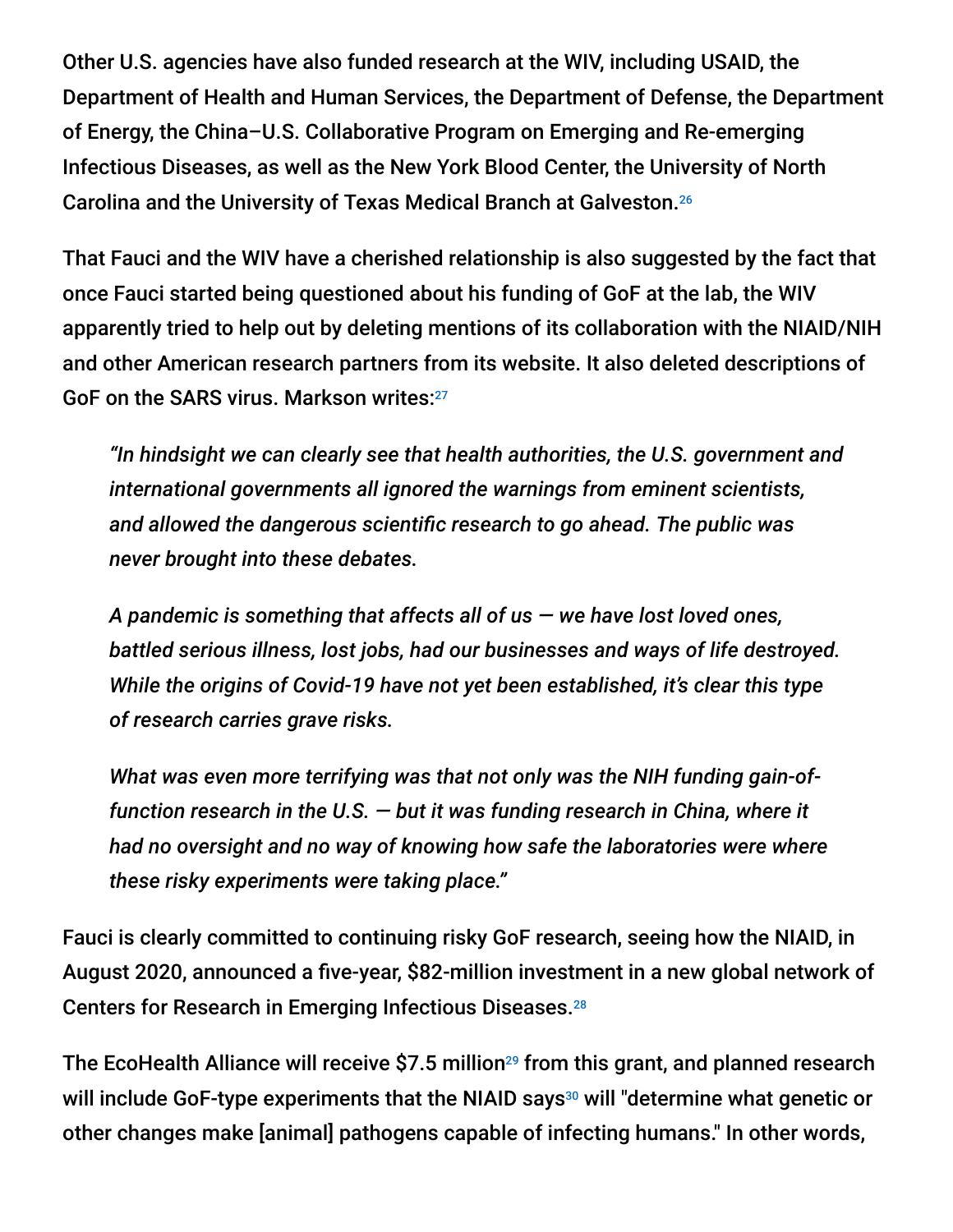more of the exact same kind of research suspected of being the cause of the COVID-19 pandemic will be funded for the next five years unless somebody stops it.

### British Documentary Details Evidence for Lab Leak

While frank and open discussion about the lab-leak theory was banned for over a year, it's finally getting some well-deserved airtime. The British Channel 4 investigative documentary, "Did COVID Leak From a Lab in China?" offers up strong evidence for just that.

It also makes explicit how China misled the world about its research with dangerous pathogens, and makes clear that Fauci lied when claiming no GoF research was ever funded by the NIH/NIAID.

One "smoking gun" is a research article written by WIV scientists titled "Discovery of a Rich Gene Pool of Bat SARS-Related Coronaviruses Provides New Insights Into the Origin of SARS Coronavirus."<sup>31</sup> This research was funded by the NIH and meets the Department of Health and Human Services' definition of gain-of-function research. 32,33

The Channel 4 documentary addressed this paper. When asked whether the NIH ever funded gain-of-function research at the WIV, David Relman, a research physician at Stanford University, replies, "Yes. Indirectly, but yes. How do we know? The paper says, right on the front page, 'Supported by NIAID, NIH.'"

### Intelligence Assessment on COVID-19 Origins Falls Short

At President Biden's request, the Intelligence Community (IC) released an unclassified summary<sup>34</sup> of its investigation into the origin of SARS-CoV-2, August 27, 2021. Was the virus genetically engineered and/or the result of a lab leak? The report is overall inconclusive, but does state that:

*"One IC element assesses with moderate confidence that the first human infection with SARS-CoV-2 most likely was the result of a laboratory-associated incident, probably involving experimentation, animal handling, or sampling by*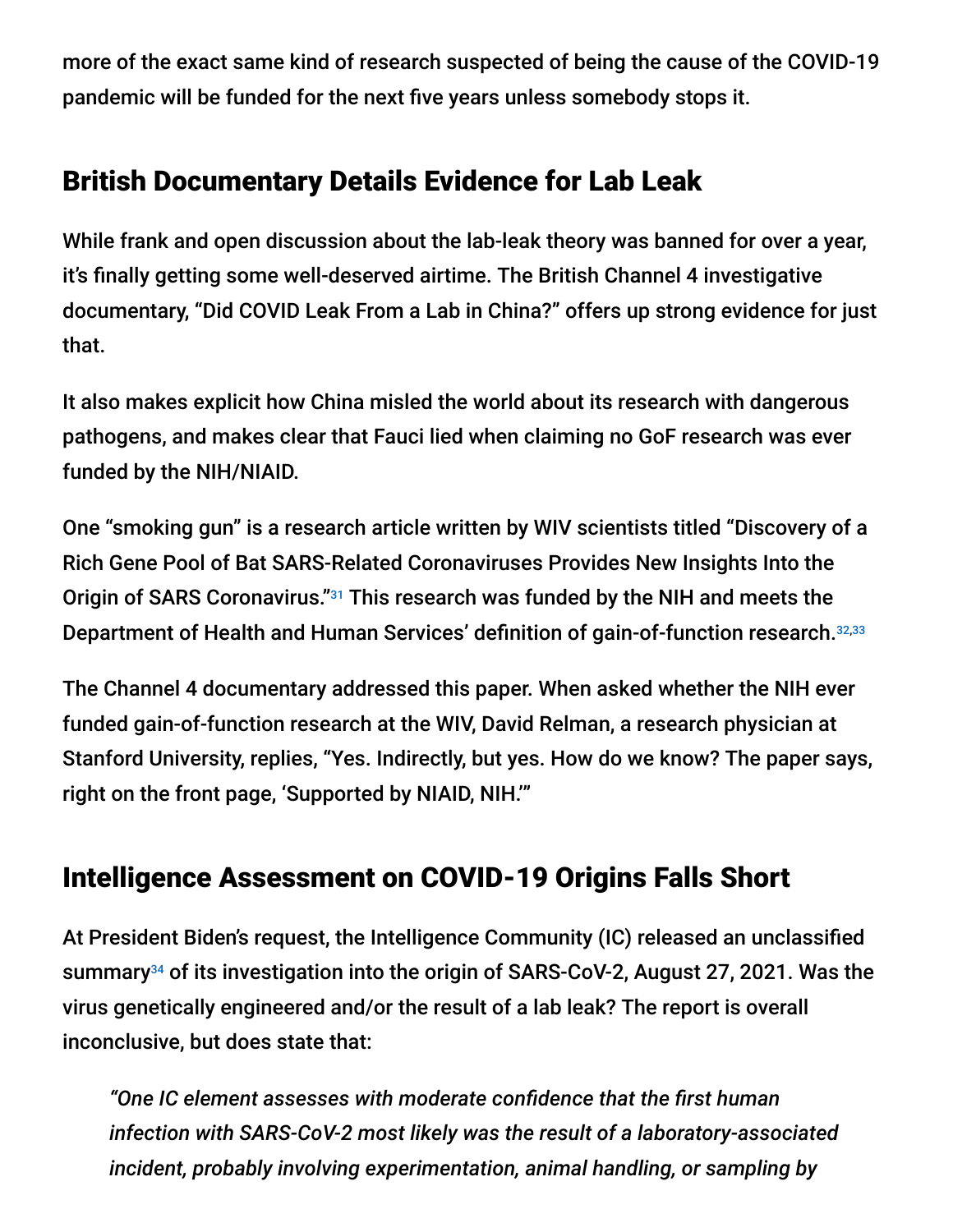*the Wuhan Institute of Virology. These analysts give weight to the inherently risky nature of work on coronaviruses."*

According to the IC, the U.S. government is simply unable to reach a conclusive assessment on the origins of the virus without the assistance and cooperation of China. In a commentary published by the Organic Consumers Association, Alexis Baden states,<sup>35</sup> "This is an entirely unsatisfactory and disingenuous statement that fails to acknowledge fact-finding that can and must be completed by the U.S. government."

Baden calls for a "full investigation into U.S.-funded virus hunting, gain-of-function experiments on potential pandemic pathogens and biological weapons research." She goes on to list "five questions that only the U.S. can answer." In summary, those questions include:

1. Did Ralph Baric hide the relationship between SARS-CoV-2 and his infamous labcreated virus SHC014-MA15, published in the 2015 paper<sup>36</sup> "A SARS-like Cluster of Circulating Bat Coronaviruses Shows Potential for Human Emergence"?

In this experiment, the spike protein from SHC014 was inserted into a SARS coronavirus backbone, thereby creating a coronavirus capable of binding to human ACE2 receptors and efficiently replicate in human airway cells. The virus also circumvented antibodies and vaccines.

While published in 2015, Baric didn't deposit the new virus sequence into the GenBank until late May 2020, and when he did, he misnamed it SHC015-MA15. At present, all we have is Baric's word that this virus bears no resemblance to SARS-CoV-2.

- 2. Why did U.S. government officials collude to hide evidence that SARS-CoV-2 was genetically engineered?
- 3. How did U.S. funding contribute to the origin of SARS-CoV-2?
- 4. What can U.S. doctors, scientists, military personnel and citizens who were in Wuhan in the second half of 2019 tell us about the first cases?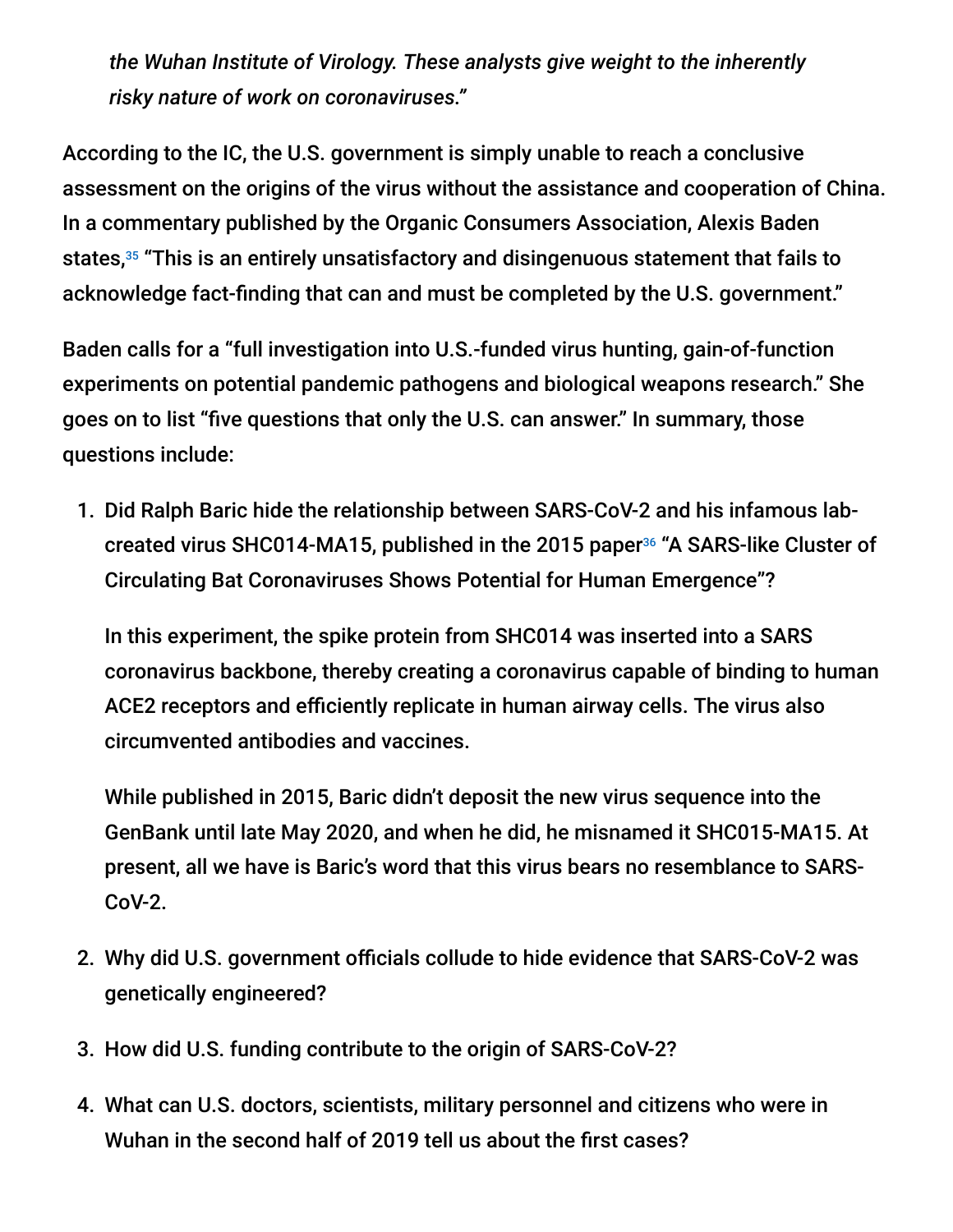5. Can the U.S. rebut Chinese accusations that SARS-CoV-2 came from Fort Detrick?

Baden comes up with many additional questions under each rubric, and I highly recommend reading her article in its entirety. Like me, Baden, believes we must ban GoF research if we want to avoid another pandemic like COVID-19.

In the House Foreign Affairs Committee report<sup>37</sup> "The Origins of COVID-19: An Investigation of the Wuhan Institute of Virology," published in August 2021, Congressman Michael McCaul states:

*"[T]here is legislation Congress can pass that would not only hold those responsible accountable but also help to prevent a future pandemic, including but not limited to: Institute a ban on conducting and funding any work that includes gain-of-function research until an international and legally binding standard is set, and only where that standard is verifiably being followed."*

So far, more than 50,000 Americans have signed the Organic Consumers Association's petition to ban GoF research. If you agree, please take a moment to sign your name to it now.

#### **Sign the Petition**

#### **Sources and References**

- <sup>1, 14, 15</sup> [The Intercept, September 6, 2021](https://theintercept.com/2021/09/06/new-details-emerge-about-coronavirus-research-at-chinese-lab/)
- <sup>2, 3, 13</sup> [Understanding the Risk of Bat Coronavirus Emergence Grant Notice](https://www.documentcloud.org/documents/21055989-understanding-risk-bat-coronavirus-emergence-grant-notice)
- <sup>4</sup> [Understanding Risk of Zoonotic Virus Emergence in EID Hotspots in Southeast Asia Grant Notice](https://www.documentcloud.org/documents/21055988-risk-zoonotic-virus-hotspots-grant-notice)
- <sup>5</sup> [NPR November 7, 2014](https://www.npr.org/sections/health-shots/2014/11/07/361219361/how-a-tilt-toward-safety-stopped-a-scientists-virus-research)
- 6, 9, 23, 24, 25, 26, 27 [The Times September 4, 2021 \(Archived\)](https://archive.is/QkrP0)
- <sup>7</sup> [The Scientist November 16, 2015](https://www.the-scientist.com/news-opinion/lab-made-coronavirus-triggers-debate-34502)
- <sup>8</sup> [New York Times December 19, 2017 \(Archived\)](http://archive.is/0NKXD)
- 10, 11, 12 [Daily Caller April 4, 2021](https://dailycaller.com/2021/04/04/nih-gain-of-function-anthony-fauci-review-board-wuhan-lab/)
- <sup>16</sup> [Twitter Richard Ebright September 6, 2021](https://twitter.com/r_h_ebright/status/1435053505169944579?s=21)
- <sup>17</sup> [Ktrh.iheart.com September 8, 2021](https://ktrh.iheart.com/featured/michael-berry/content/2021-09-08-rand-paul-fauci-lied-demands-answers-about-us-funding-wuhan-research/)
- $\bullet$ <sup>18</sup> [Daily Wire September 7, 2021](https://www.dailywire.com/news/dr-fauci-faces-call-to-resign-answer-for-shocking-report-indicates-u-s-government-funded-wuhan-research?%3Futm_source=twitter&utm_medium=social&utm_campaign=dwtwitter)
- <sup>19</sup> [National Review May 11, 2021](https://www.nationalreview.com/news/rand-paul-urges-fauci-to-abandon-gain-of-function-research-citing-possible-covid-lab-leak/)